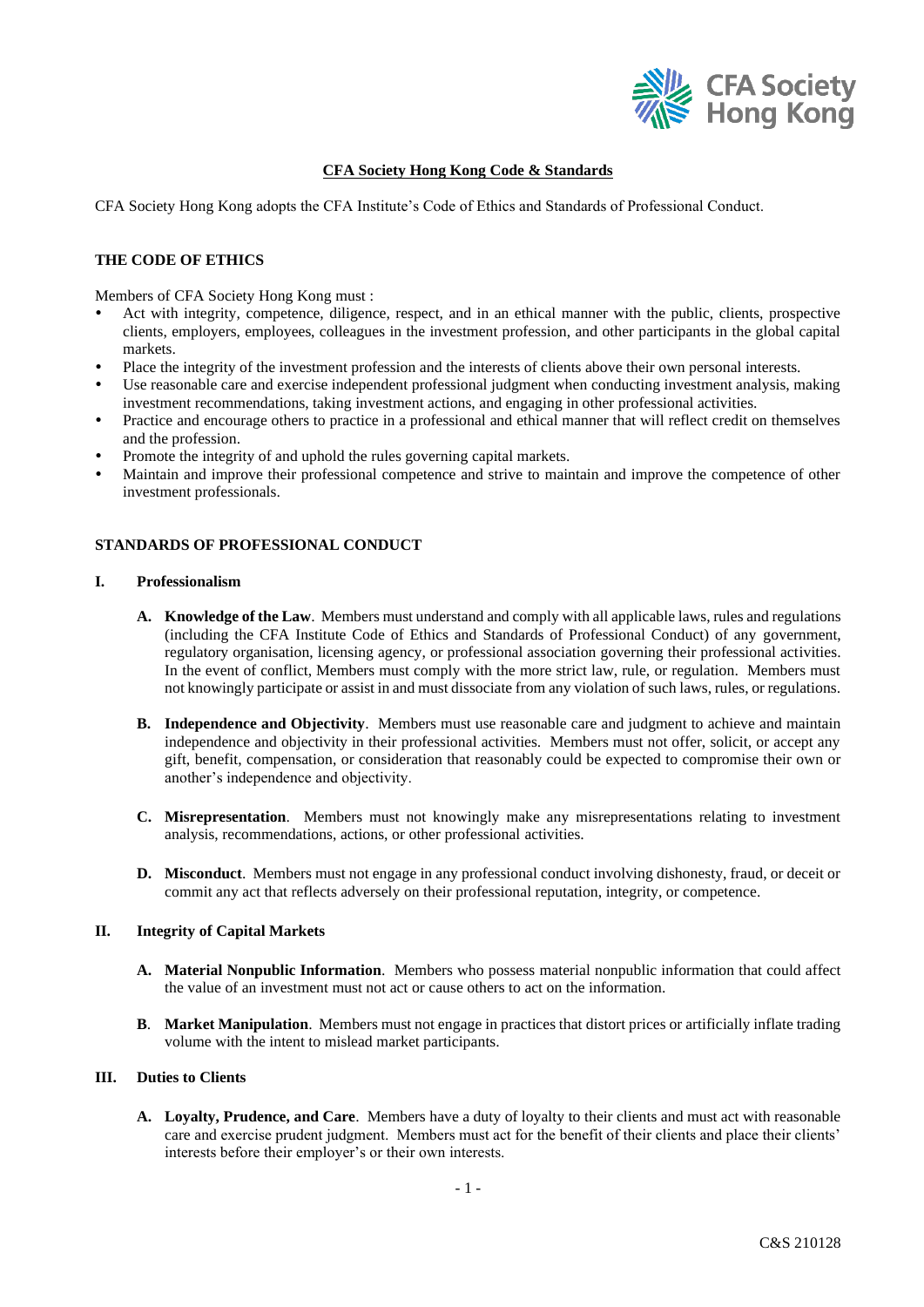**B. Fair Dealing**. Members must deal fairly and objectively with all clients when providing investment analysis, making investment recommendations, taking investment action, or engaging in other professional activities.

# **C. Suitability**.

- **1**. When Members are in an advisory relationship with a client, they must:
	- **a**. Make a reasonable inquiry into a client's or prospective client's investment experience, risk and return objectives, and financial constraints prior to making any investment recommendation or taking investment action and must reassess and update this information regularly.
	- **b.** Determine that an investment is suitable to the client's financial situation and consistent with the client's written objectives, mandates, and constraints before making an investment recommendation or taking investment action.
	- **c**. Judge the suitability of investments in the context of the client's total portfolio.
- **2.** When Members are responsible for managing a portfolio to a specific mandate, strategy, or style, they must make only investment recommendations or take only investment actions that are consistent with the stated objectives and constraints of the portfolio.
- **D. Performance Presentation**. When communicating investment performance information, Members must make reasonable efforts to ensure that it is fair, accurate, and complete.
- **E. Preservation of Confidentiality**. Members must keep information about current, former, and prospective clients confidential unless:
	- 1**.** The information concerns illegal activities on the part of the client or prospective client,
	- 2. Disclosure is required by law, or
	- 3. The client or prospective client permits disclosure of the information.

# **IV. Duties to Employers**

- **A. Loyalty**. In matters related to their employment, Members must act for the benefit of their employer and not deprive their employer of the advantage of their skills and abilities, divulge confidential information, or otherwise cause harm to their employer.
- **B. Additional Compensation Arrangements**. Members must not accept gifts, benefits, compensation, or consideration that competes with or might reasonably be expected to create a conflict of interest with their employer's interest unless they obtain written consent from all parties involved.
- **C. Responsibilities of Supervisors**. Members must make reasonable efforts to detect and prevent violations of applicable laws, rules, regulations, and the Code and Standards by anyone subject to their supervision or authority.

# **V. Investment Analysis, Recommendations, and Actions**

## **A. Diligence and Reasonable Basis**. Members must:

- 1**.** Exercise diligence, independence, and thoroughness in analysing investments, making investment recommendations, and taking investment actions.
- 2. Have a reasonable and adequate basis, supported by appropriate research and investigation, for any investment analysis, recommendation, or action.
- **B. Communication with Clients and Prospective Clients**. Members must:
	- 1**.** Disclose to clients and prospective clients the basic format and general principles of the investment processes they use to analyse investments, select securities, and construct portfolios and must promptly disclose any changes that might materially affect those processes.
	- 2. Use reasonable judgment in identifying which factors are important to their investment analysis, recommendations, or actions and include those factors in communications with clients and prospective clients.
	- 3. Distinguish between fact and opinion in the presentation of investment analysis and recommendations.
- **C. Record Retention**. Members must develop and maintain appropriate records to support their investment analysis, recommendations, actions, and other investment-related communications with clients and prospective clients: